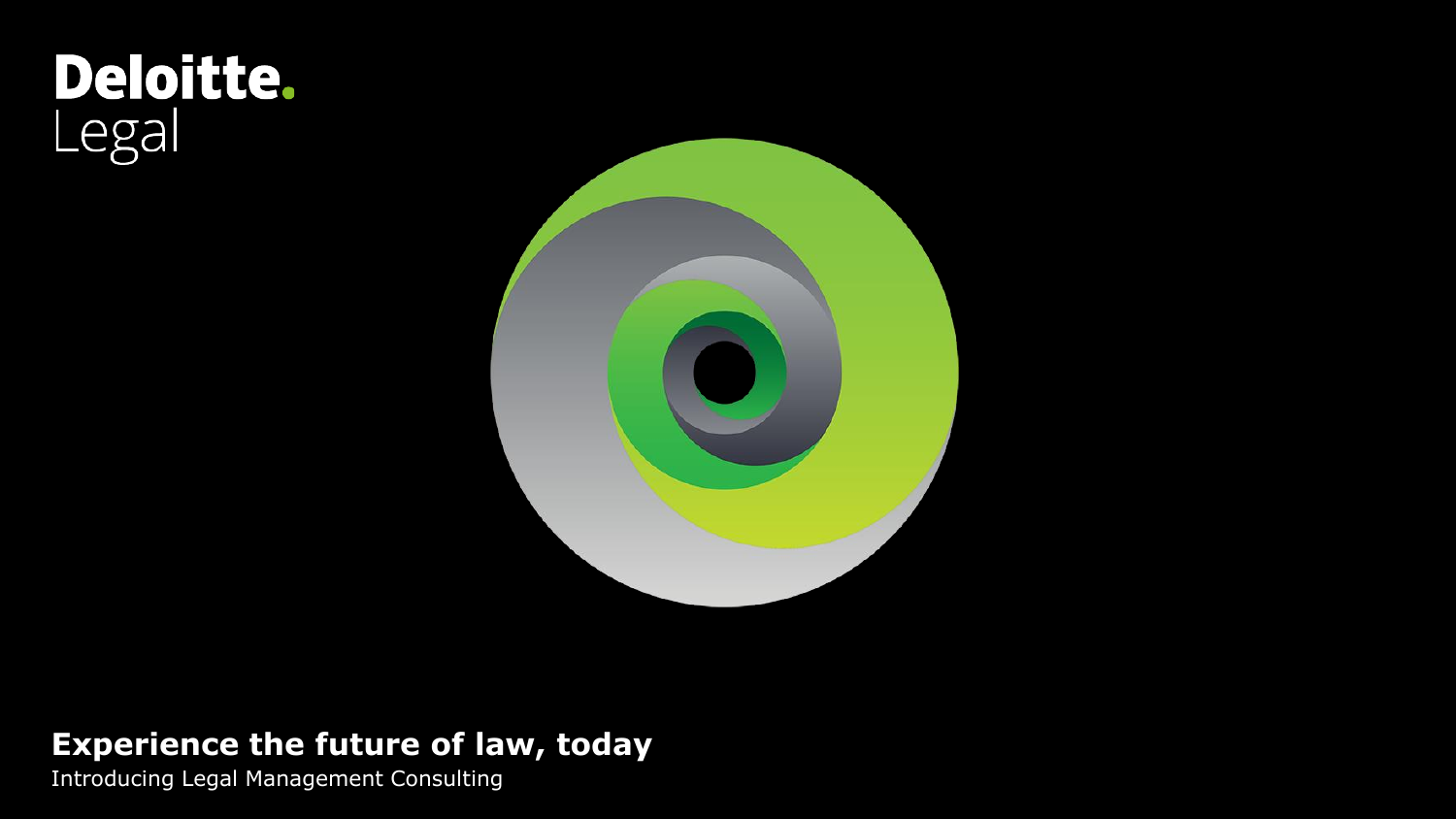# **Experience the future of law, today**

More than 2,500 legal professionals operating in

countries

### collaborating seamlessly

across borders and with other Deloitte business lines

As part of the global Deloitte professional services network, Deloitte Legal collaborates with colleagues in an array of globally integrated services to deliver multinational legal solutions that are:



**Consistent** with your enterprise-wide vision



 $\Box$ 00

**Tailored** to your business units and geographies



**Technology-enabled** for improved collaboration and transparency



#### **What we deliver**



#### **Perspective that is global, yet grounded**

Deloitte Legal works with clients globally to help them resolve their present challenges and plan for the future. Our industry knowledge, global footprint, and multidisciplinary service model result in a strategic perspective that enables and empowers our clients to both meet their local responsibilities and thrive in the global marketplace.



#### **Cross-border coordination and a single point of contact**

It can be enormously challenging to manage numerous legal services providers around the world and issues can slip into the cracks. As one of the global leaders in legal services, Deloitte Legal works with you to understand your needs and your vision, and to coordinate delivery around the world to help you achieve your business goals.

#### **Solutions that are pioneering, yet pragmatic**

Nearly every aspect of a modern organization has major legal considerations. Successfully managing them requires intuitively understanding your geographies, your industry and your business model, and then knowing how to turn perspective into strategy.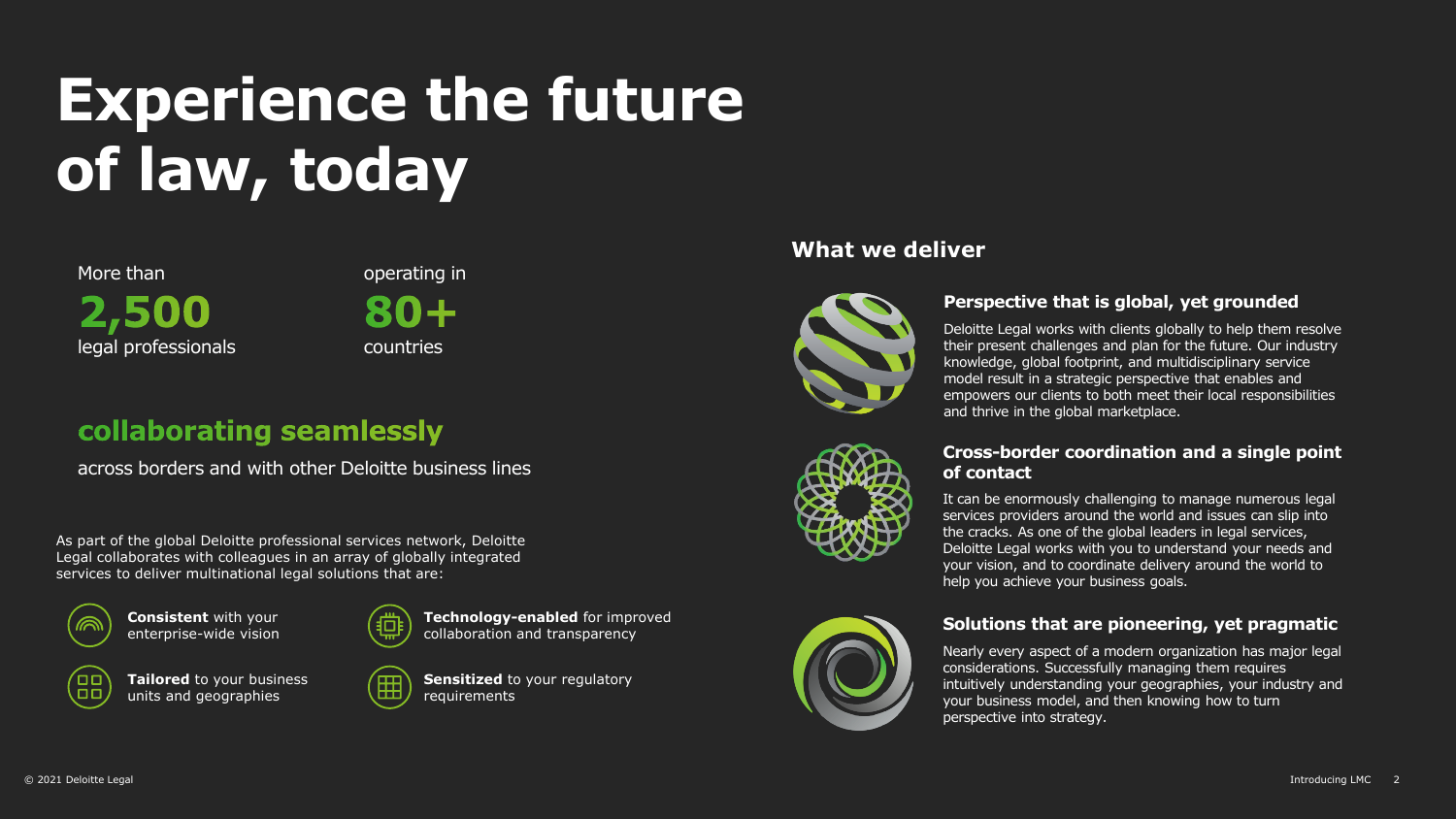# Cross-border coordination

Deloitte Legal's network of 83 local practices comprises more than 2,400 legal professionals who collaborate worldwide to cover four major disciplines: Corporate and M&A, Commercial Law, Employment Law, and Legal Management Consulting.



Deloitte Legal global coverage

| 1. Albania    | 15. Cameroon           | 29. El Salvador       | 43. Italy       | 57. Nicaragua | 71. South Africa   |
|---------------|------------------------|-----------------------|-----------------|---------------|--------------------|
| 2. Algeria    | 16. Canada             | 30. Equatorial Guinea | 44. Ivory Coast | 58. Norway    | 72. South Korea    |
| 3. Argentina  | 17. Chile              | 31. Estonia           | 45. Japan       | 59. Panama    | 73. Spain          |
| 4. Armenia    | 18. China              | 32. Finland           | 46. Kazakhstan  | 60. Paraguay  | 74. Sweden         |
| 5. Australia  | 19. Colombia           | 33. France            | 47. Kosovo      | 61. Peru      | 75. Switzerland    |
| 6. Austria    | 20. Congo, Rep. of     | 34. Gabon             | 48. Latvia      | 62. Poland    | 76. Taiwan         |
| 7. Azerbaijan | 21. Costa Rica         | 35. Georgia           | 49. Lithuania   | 63. Portugal  | 77. Thailand       |
| 8. Belarus    | 22. Croatia            | 36. Germany           | 50. Luxembourg  | 64. Romania   | 78. Tunisia        |
| 9. Belgium    | 23. Cyprus             | 37. Greece            | 51. Malta       | 65. Russia    | 79. Turkey         |
| 10. Benin     | 24. Czech Rep.         | 38. Guatemala         | 52. Mexico      | 66. Senegal   | 80. Ukraine        |
| 11. Bosnia    | 25. Dem Rep of Congo   | 39. Honduras          | 53. Montenegro  | 67. Serbia    | 81. United Kingdom |
| 12. Brazil    | 26. Denmark            | 40. Hungary           | 54. Morocco     | 68. Singapore | 82. Uruguay        |
| 13. Bulgaria  | 27. Dominican Republic | 41. Iceland           | 55. Mvanmar     | 69. Slovakia  | 83. Venezuela      |
| 14. Cambodia  | 28. Ecuador            | 42. Ireland           | 56. Netherlands | 70. Slovenia  |                    |
|               |                        |                       |                 |               |                    |

#### Deloitte Legal practices as of June 2018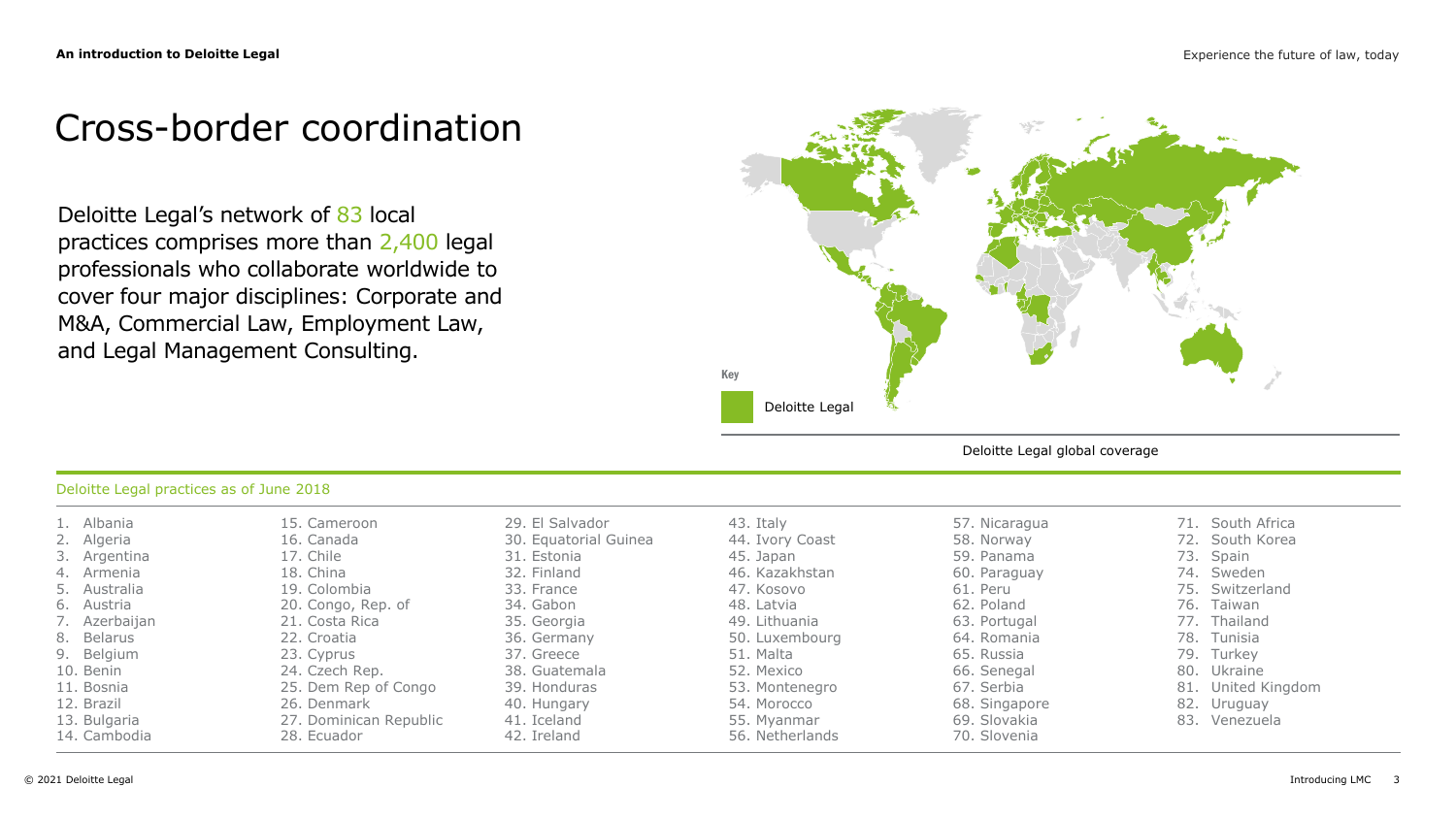

# **Legal Management Consulting**

Deloitte's Legal Management Consulting teams work with clients who have made the decision to embrace disruptive factors such as rapidly changing technology, globalization, and an ever-shifting regulatory landscape.

With the right vision and approach, these external factors present legal teams with an opportunity to reinvent themselves as business partners at the highest levels of their organizations, advancing strategic initiatives and driving value across all geographies and business units.

#### **Our approach**

Deloitte's LMC services were developed by lawyers for lawyers in collaboration with experts from across Deloitte functions such as mainstream management consultancy, risk advisory, and tax management consulting.

The services are configured to identify opportunities to help the General Counsel and the legal department as a whole achieve their desired state.

#### **Our process**



 $\bigoplus$ 

<u>୍ବ</u>

#### **Assess**

Our teams perform a deep dive assessment on the legal department operations as a whole or on specific issues important to the client, such as technology or organizational structure. The assessment also compares the client with peers and industry best practices.

The result is a detailed gap analysis of the current state versus the desired state of the organization.

#### **Design**

Following the assessment phase, the next stage is for our team to help clients establish a long-term vision for the department and prioritize the initiatives required to achieve it.

The result is a 180-day action plan to bring the priorities to success.

#### **Execute**

In the implementation of the strategic vision and priorities, our teams work with clients on the day-to-day execution of the action plan, and can also help with overall project management and communication with the stakeholders.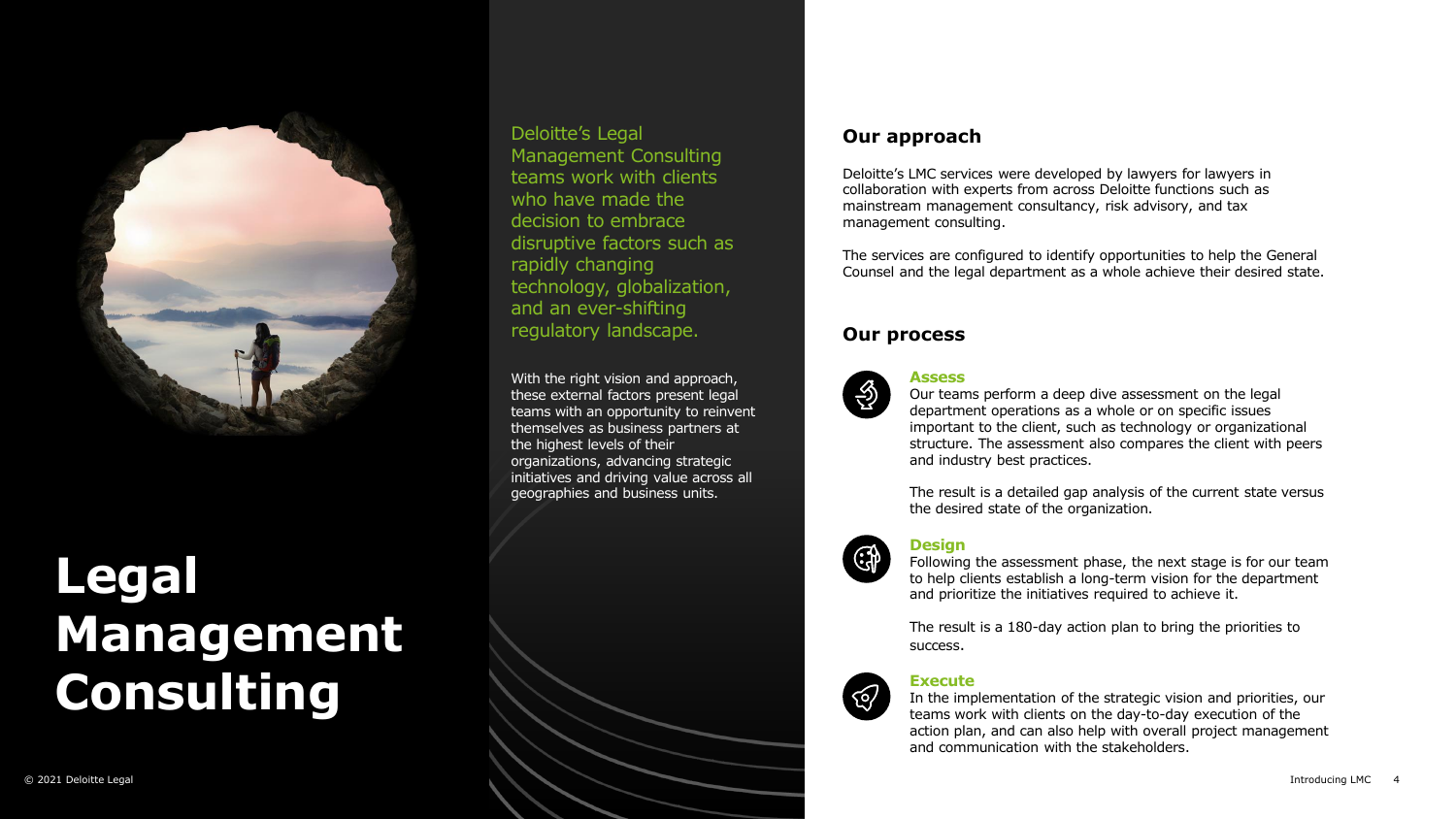#### **Our delivery**

We've been asked to help in the following areas:

- ◆ Alignment of the legal department's activities with the organization's strategic priorities
- Governance models for the legal department
- Legal operating model design
- ◆ Process improvement
- Legal technology assessment and implementation
- $\checkmark$  Sourcing advisory
- $\blacktriangleright$  Matter management
- $\vee$  Legal spend
- $\blacktriangleright$  High-volume document review
- **◆ Contract and obligations management** (in areas such as NDAs, intra-group contracting, licensing and procurement contracting), including:
	- Process mapping & improvement
	- Drafting & automation readiness
	- Contract automation
	- Legal risk prevention and management in areas such as:
	- Intellectual property
	- Competition and anti-trust
	- Regulatory and compliance
	- Data privacy and cyber security
	- Business integrity

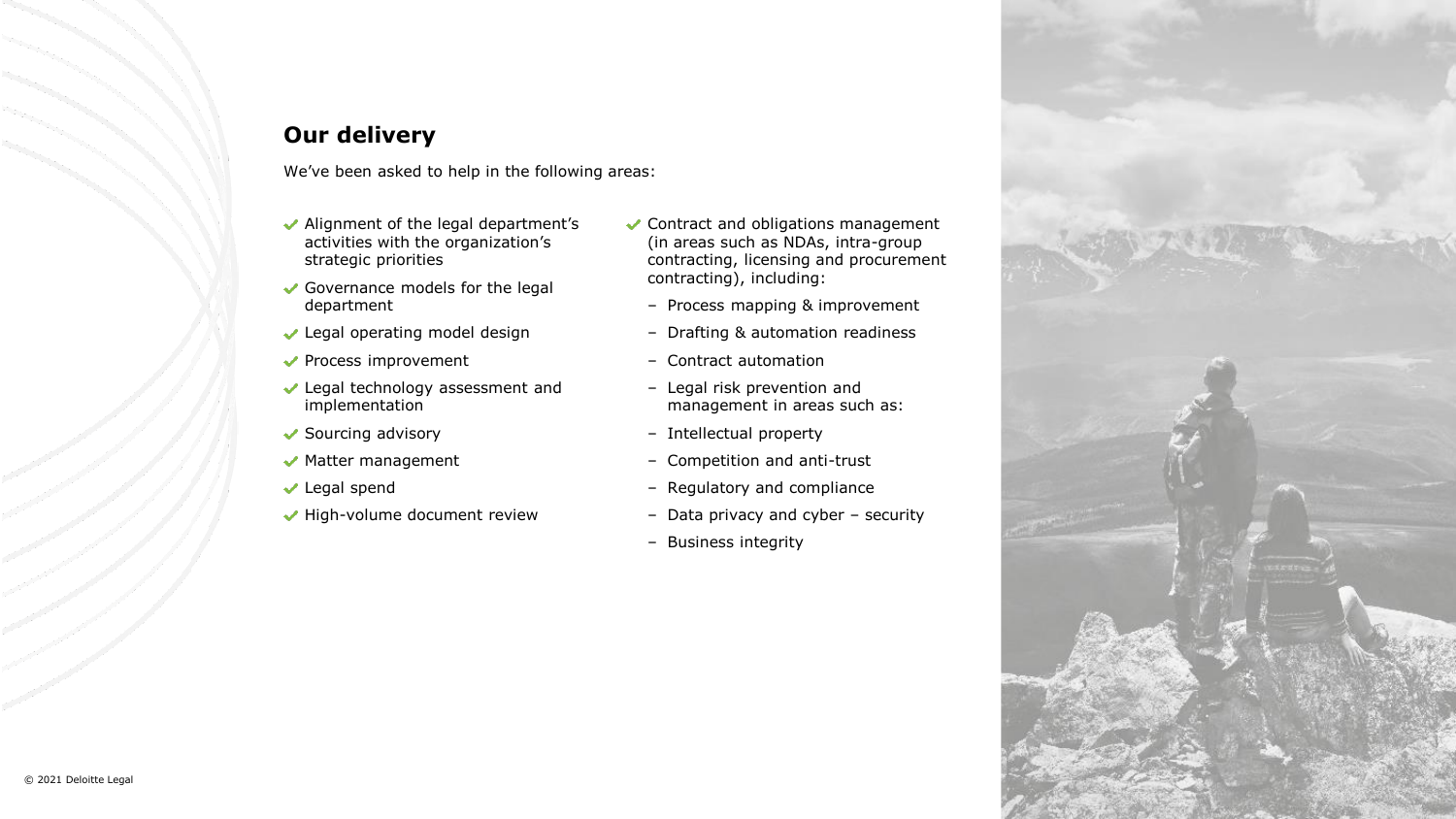# Four faces of the in-house legal General Counsel office

The evolution of the in-house legal function as a trusted business partner resulted in General Counsel becoming more commercial and having more responsibilities. It seems as if the in-house legal team leaders now have many faces, but can they wear them all at once?



### © 2021 Deloitte Legal Introducing LMC 6 **| What is the remit of your responsibilities? |**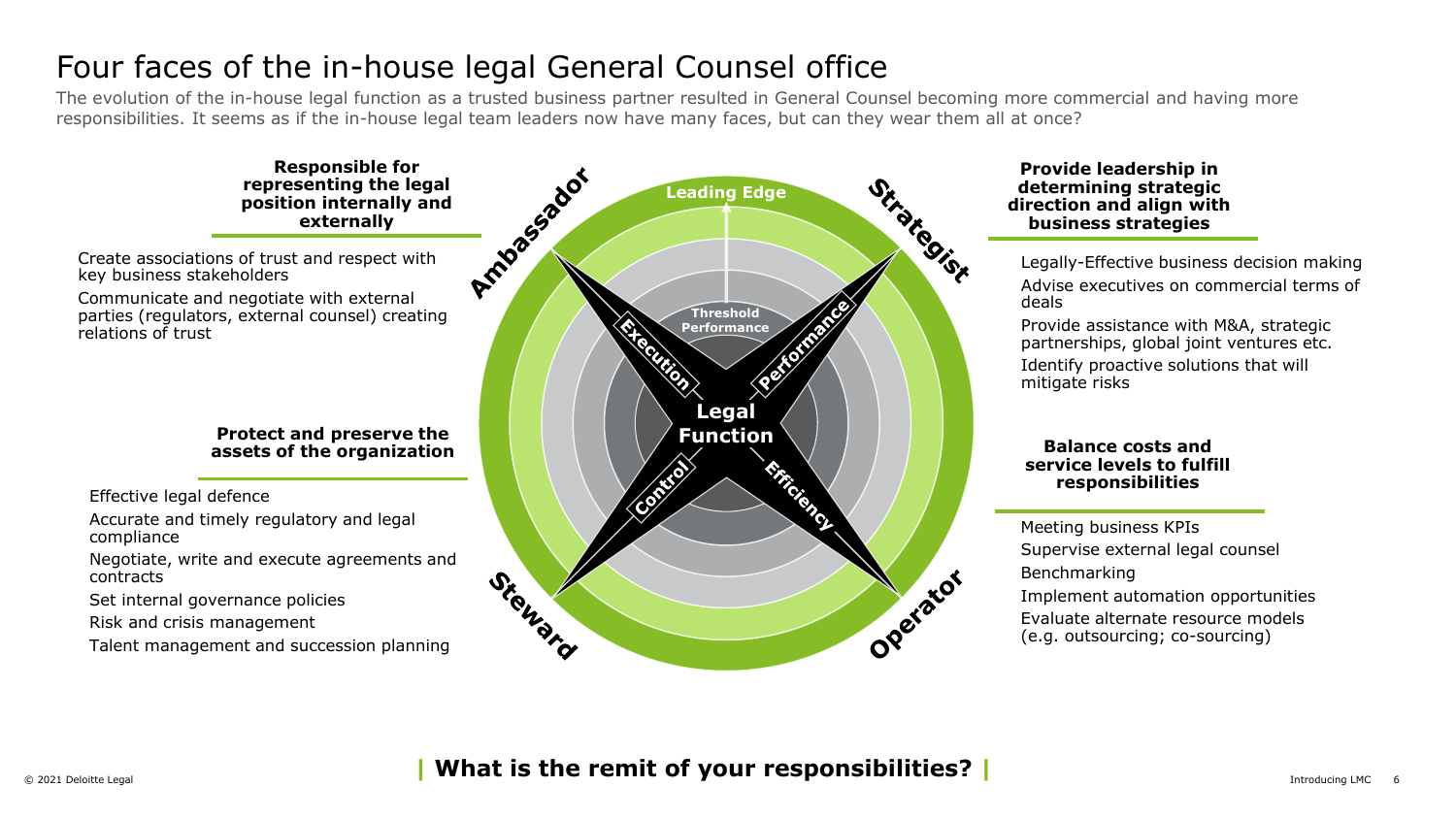### Transformation journey of the in-house legal function

|                                                                                                                                                     |                                                                                                                                                                                                                                                                                | <b>Managed</b>                                                                                                                                                                                                                                                                                                                                                                        | <b>Efficient</b><br>• Resources are<br>properly allocated<br>across legal<br>• Established<br>measurable Service<br>Levels and<br>Outsourcing<br>agreements with<br>external providers<br>• Standardised<br>processes and<br>program<br>management<br>discipline across<br>legal<br>• Utilising leading<br>technologies and<br>tools to automate<br>key processes<br>• Implementing cost<br>reduction and<br>additional<br>efficiencies | • Legal as business<br>leader<br>• Higher level<br>resources focusing<br>on higher level<br>activities.<br>• Formal vendor<br>management of<br>outside legal service<br>providers<br>• Utilising a<br>transformative<br>sourcing approach<br>• Building or buying<br>predictive<br>technologies and<br>tools to enhance<br>legal processes<br>• Pursuing cost<br>synergies and<br>pooled resources<br>with other business<br>areas (such as<br>Regulatory, IT) |
|-----------------------------------------------------------------------------------------------------------------------------------------------------|--------------------------------------------------------------------------------------------------------------------------------------------------------------------------------------------------------------------------------------------------------------------------------|---------------------------------------------------------------------------------------------------------------------------------------------------------------------------------------------------------------------------------------------------------------------------------------------------------------------------------------------------------------------------------------|-----------------------------------------------------------------------------------------------------------------------------------------------------------------------------------------------------------------------------------------------------------------------------------------------------------------------------------------------------------------------------------------------------------------------------------------|----------------------------------------------------------------------------------------------------------------------------------------------------------------------------------------------------------------------------------------------------------------------------------------------------------------------------------------------------------------------------------------------------------------------------------------------------------------|
|                                                                                                                                                     | <b>Forming</b>                                                                                                                                                                                                                                                                 | • Established good<br>attorney to staff<br>ratio<br>• Leveraging outside<br>counsel and other<br>legal service<br>providers<br>• Implementing<br>processes for<br>standardisation in<br>some areas of legal<br>• Utilising internal<br>tools and<br>technologies, such<br>as matter<br>management and<br>eBilling<br>• Evaluating cost<br>reduction and<br>additional<br>efficiencies |                                                                                                                                                                                                                                                                                                                                                                                                                                         |                                                                                                                                                                                                                                                                                                                                                                                                                                                                |
| Ad-hoc                                                                                                                                              | • Assessing<br>appropriate lawyer<br>to staff ratio<br>• Reviewing sourcing<br>and use of outside<br>legal providers<br>• Reviewing processes<br>for standardisation /<br>streamlining<br>• Researching<br>available<br>technologies<br>• Cost and scope<br>leakage identified |                                                                                                                                                                                                                                                                                                                                                                                       |                                                                                                                                                                                                                                                                                                                                                                                                                                         |                                                                                                                                                                                                                                                                                                                                                                                                                                                                |
| • Lack of appropriate<br>lawyer to staff ratio<br>• Limited sourcing<br>• Manual processes<br>• Costs are poorly<br>tracked and often<br>surprising |                                                                                                                                                                                                                                                                                |                                                                                                                                                                                                                                                                                                                                                                                       |                                                                                                                                                                                                                                                                                                                                                                                                                                         |                                                                                                                                                                                                                                                                                                                                                                                                                                                                |

**Transformative**

**| Where are you? | Where will you be in 2023? | How will you get there? |**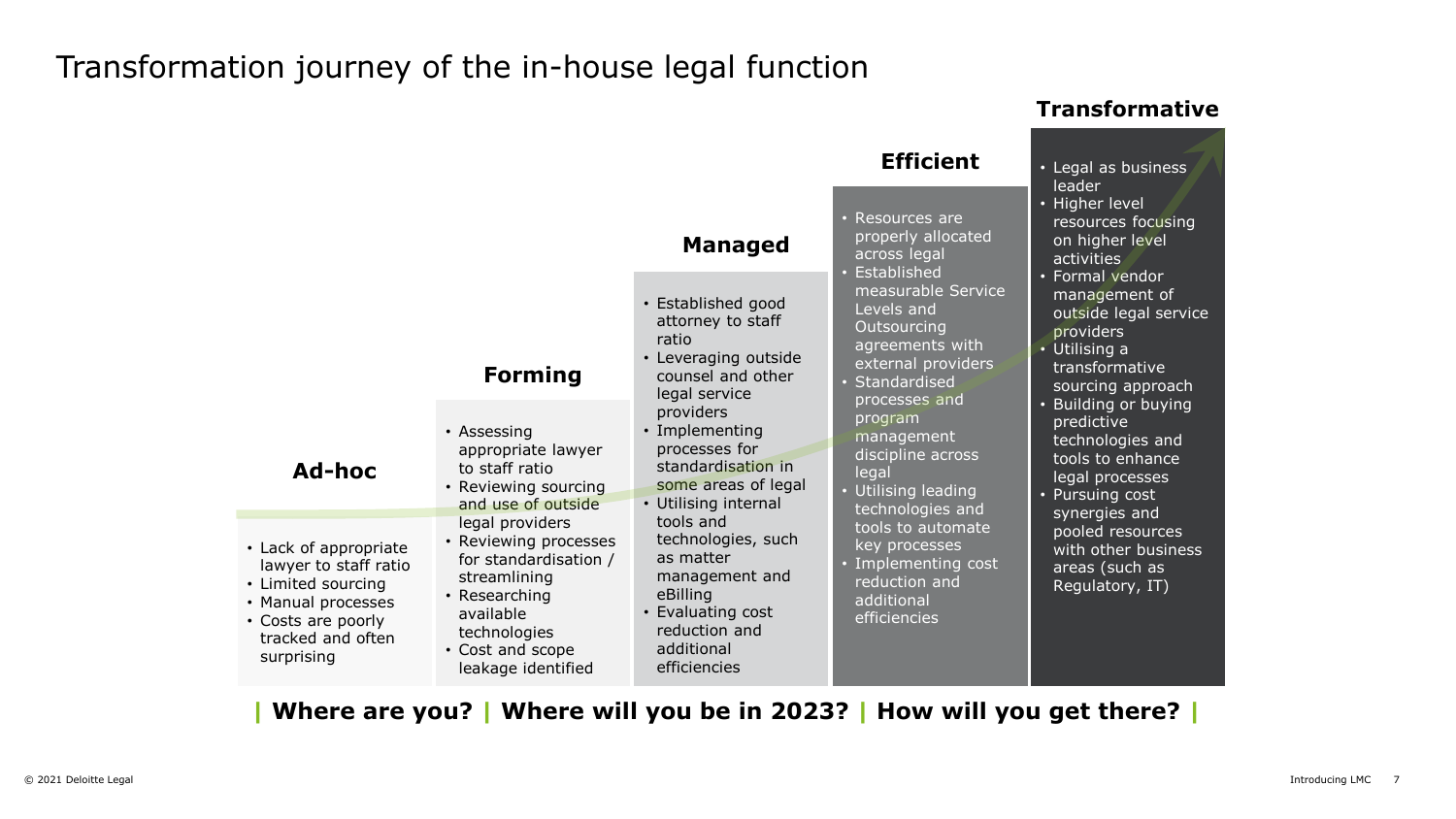# Getting started: Key considerations in assessing corporate legal

Before starting a corporate legal service delivery transformation, an initial assessment of several key aspects of the legal function can help to determine which, if any of the potential service delivery models (e.g. outsourced, in-house, shared service, technology enhancements, hybrid) may be the right approach



#### **It is essential to align on the legal department's strategic vision and internal organization**

- Refresh / revisit the current legal department strategy
- Evaluate existing operating model and organizational structure (including talent / compensation)
- Review current geographic footprint and existing service delivery model



#### **Current external legal sourcing approach and related sourcing management should be reviewed**

- Review total external spend on outside legal providers (including outside counsel, legal process outsourcing)
- Evaluate opportunities to optimize use of outside legal providers and/or to insource where appropriate
- Assess depth and breadth of current legal vendor management efforts



#### **Existing legal processes should be evaluated to identify potential for further optimization**

- Review existing processes in place (e.g. matter management, contract management, e-billing)
- Identify gaps in existing processes vs. leading practice
- Consider potential to optimize and automate key processes



#### **The use of existing legal tools/technologies and opportunities should be examined**

- Review the use of matter management, contract management and related legal technology platforms
- Identify areas where automation and technology can create further efficiencies
- **Legal Tools &**  Evaluate potential for buy vs. build of future technology enhancements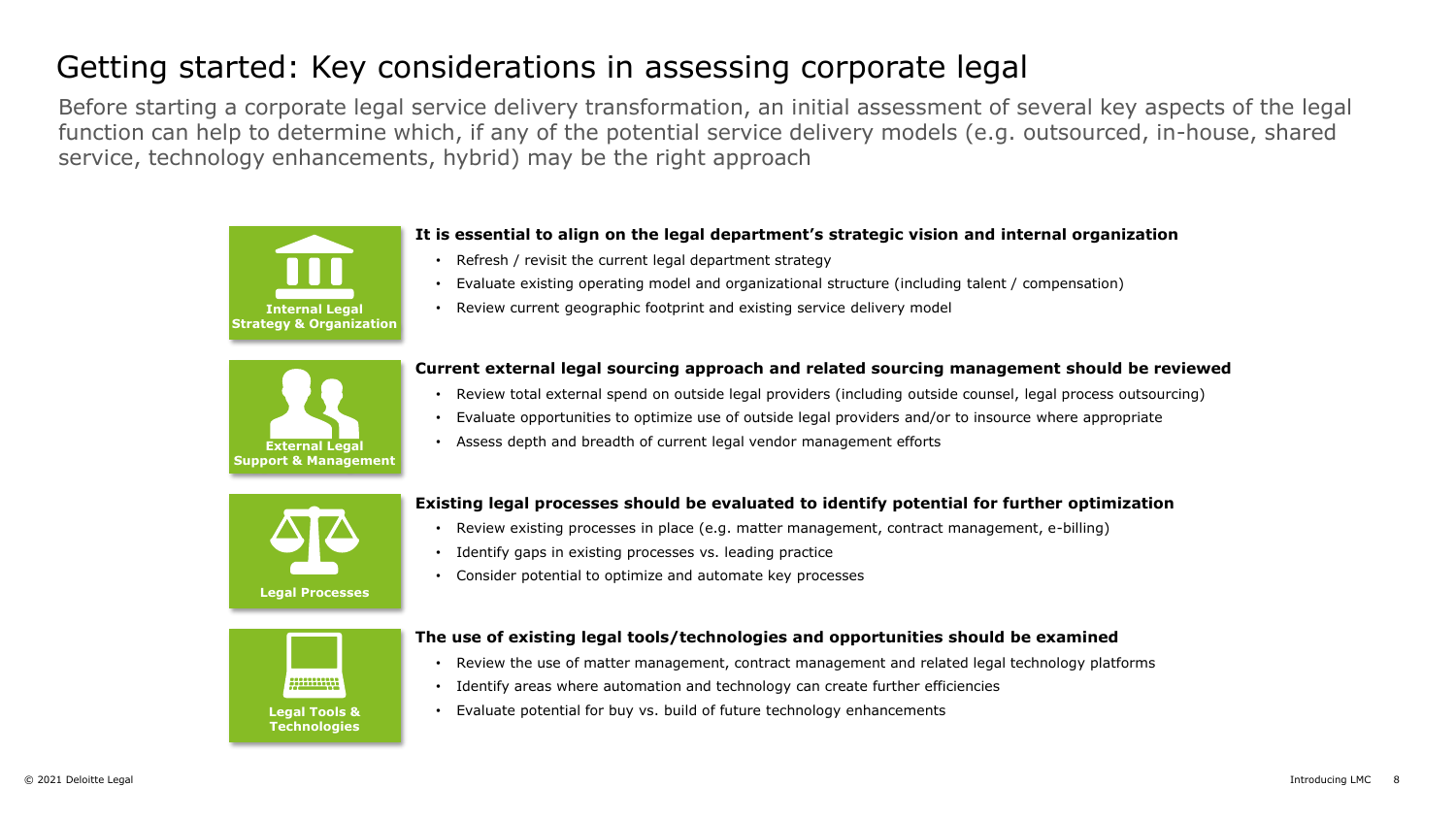# Example output of an operating model review

High level overview - Heat Map



shows the underlying assessment for that colour.

Individual 'spots' highlight particular significant instances that do not follow this trend and should be looked at separately.

#### **Ratings Key**

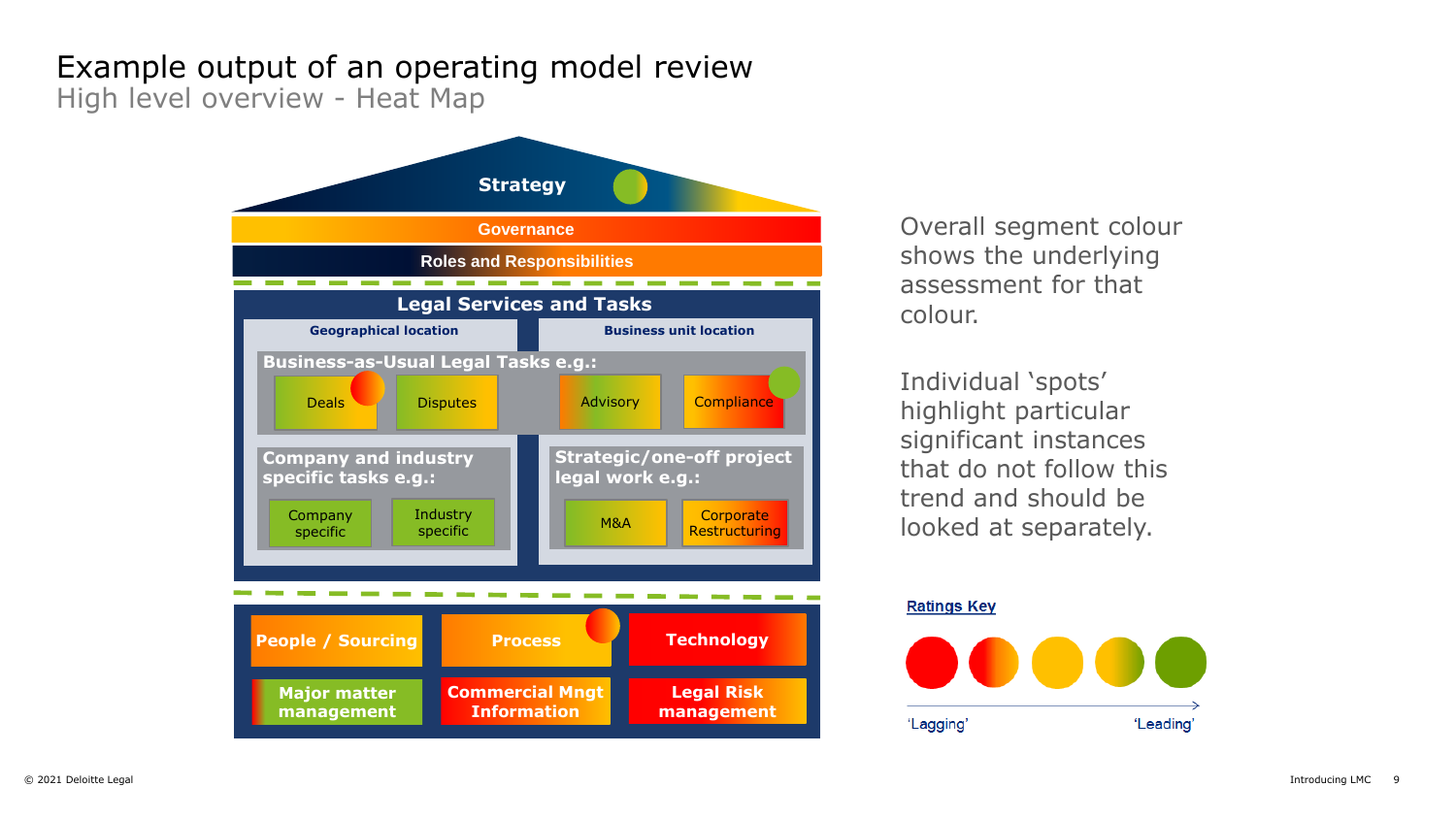# What next? Performing an operating model review

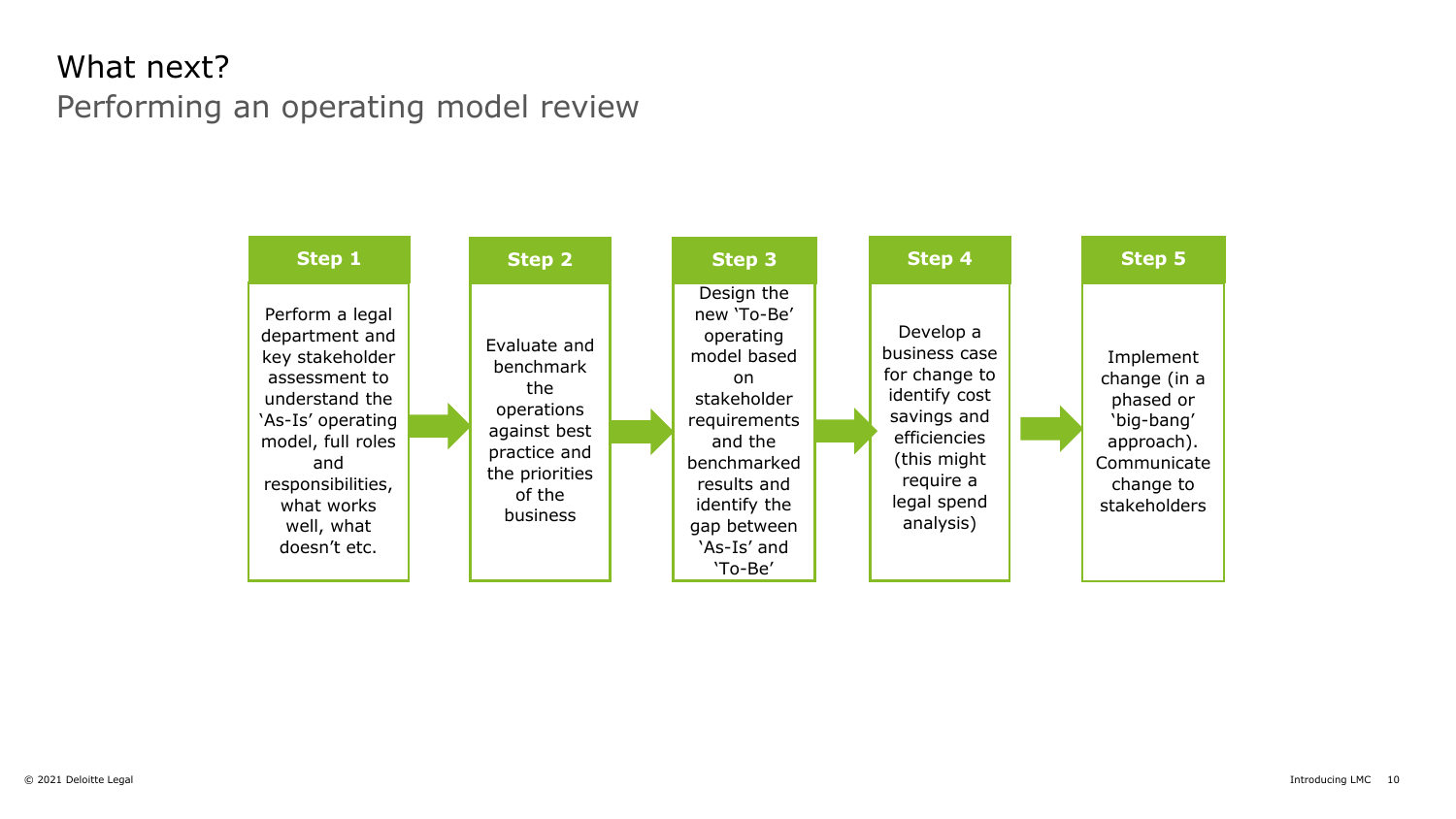